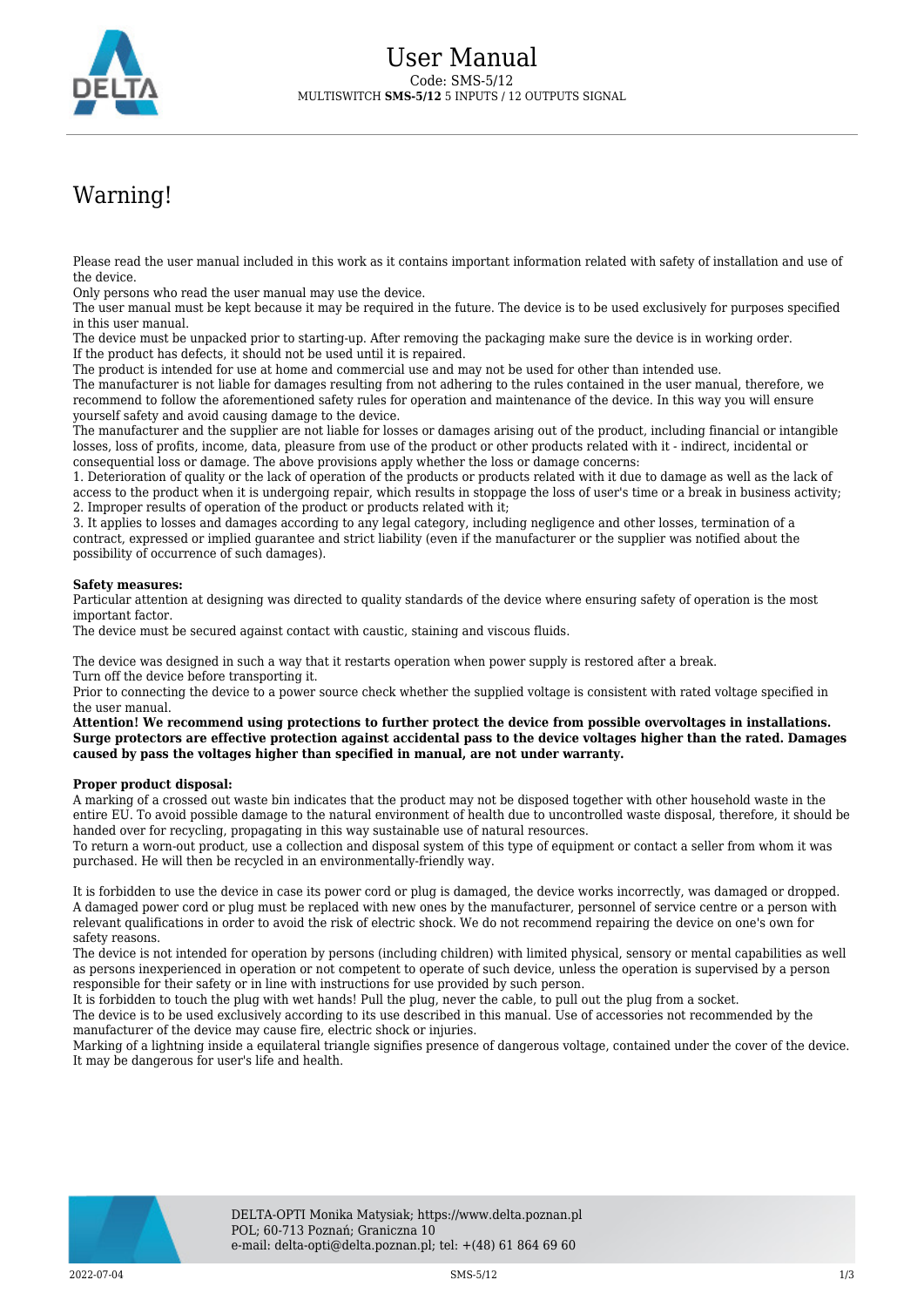

## User Manual Code: SMS-5/12 MULTISWITCH **SMS-5/12** 5 INPUTS / 12 OUTPUTS SIGNAL



| Inputs:                                   | 4 x 950 MHz  2150 MHz,<br>1 x 47 MHz  790 MHz                                                                                  |
|-------------------------------------------|--------------------------------------------------------------------------------------------------------------------------------|
| Outputs:                                  | 12 x 47  2150 MHz                                                                                                              |
| TV amplification (cable pre-correction):  | 2 dB                                                                                                                           |
| SAT amplification (cable pre-correction): | 2 dB                                                                                                                           |
| Isolation:                                | $\bullet$ Interpolarized H/V : 28 dB<br>· Between inputs TV/SAT : 28 dB<br>• Between inputs SAT/SAT: 30 dB<br>• Outputs: 30 dB |
| Return loss:                              | TV input: 10 dB<br>SAT input: 11 dB<br>Outputs: 10 dB                                                                          |
| Maximal output level SAT:                 | 101 dBµV (EN50083-3)                                                                                                           |
| Maximal output level TV:                  | 85 dBµV (EN50083-5)                                                                                                            |
| Switching signals:                        | 13 V / 18 V<br>0, 22 kHz                                                                                                       |
| LNB power supply:                         | max. 600 mA                                                                                                                    |
| Pre-amplifiers powering:                  | 12 V DC                                                                                                                        |
| Power supply:                             | 90  240 V AC/50Hz                                                                                                              |
| Weight:                                   | 1.024 kg                                                                                                                       |
| Dimensions:                               | 465 x 120 x 70 mm                                                                                                              |
| Manufacturer / Brand:                     | <b>SIGNAL</b>                                                                                                                  |
| Guarantee:                                | 2 years                                                                                                                        |

Device connectors: